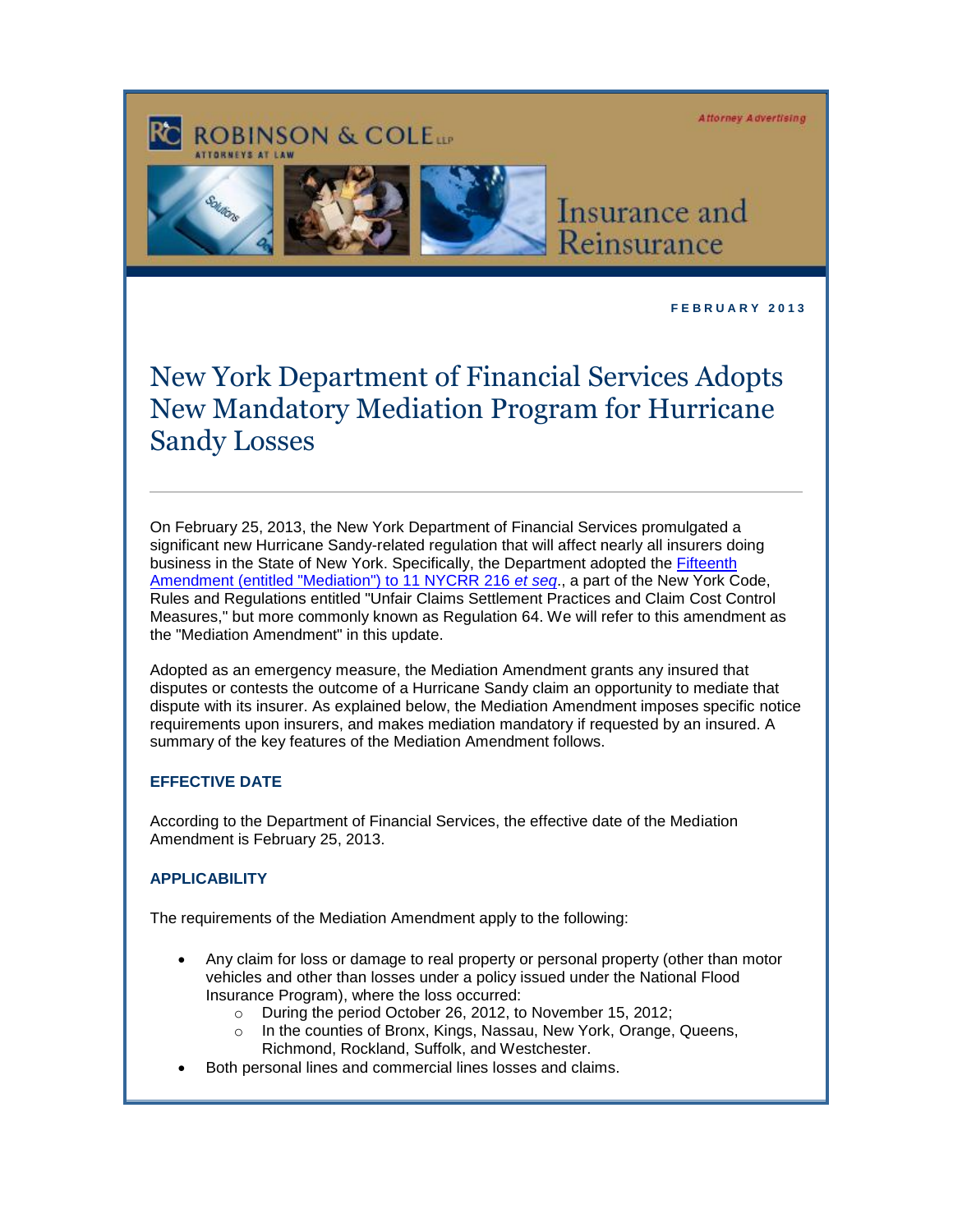All insurers licensed to do business in New York. (This excludes excess and surplus lines insurers.)

#### **NOTICE REQUIREMENTS**

- After the effective date of February 25, 2013, an insurer must send written notice informing an insured of its right to mediation in the following circumstances:
	- o When an insurer denies a qualifying claim, in whole or in part;
	- $\circ$  Within ten (10) business days after the insurer receives notification that an insured disputes a settlement offer, as long as the difference between the positions is greater than \$1,000; or
	- $\circ$  Within two (2) business days of when an insurer has not offered to settle an insured's claim within forty-five days after the insurer's receipt of a properly executed proof of loss and all requested supporting documentation.
- In the following additional circumstances, on or before March 11, 2013, an insurer must send the insured written notice of its right to mediate:
	- $\circ$  Where the insurer denied the claim, in whole or in part, before February 25, 2013 (the effective date of the Amendment); or
	- $\circ$  Where the insurer made a settlement offer that was disputed by the insured before February 25, 2013; or
	- o Where, before February 25, 2013, more than forty-five (45) days have elapsed after the insurer received a properly executed proof of loss "and all items, statements and forms that the insurer had requested from the claimant;" AND
	- o Where the claim "remains unresolved." (The Mediation Amendment does not define the term "unresolved" in this context.)
- In all other situations, including situations in which the insured was paid for the entirety of the claim, with no part of the claim being denied, and in which the insured did not dispute the settlement offer, a mediation notice is not required.
- Content of the Notice: In all situations where a mediation notice is required to be sent, the notice "shall inform that claimant of the claimant's right to request mediation and shall provide instructions on how the claimant may request mediation." These instructions must include the name, address, and phone and fax number of the organization designated to mediate the claim, as well as the insurer's address and phone number. (To date, the Department of Financial Services has not released a list of approved mediators.)
- Upon receipt of a request to mediate from an insured, an insurer must forward that request to the mediation organization within three (3) business days.

### **CONDUCT OF THE MEDIATION**

- All mediations are non-binding, and all statements made during a mediation are confidential.
- A mediation may address any disputed issue involved in a claim to which the Amendment applies.
- Mediations shall be conducted in accordance with procedures established by the mediation organization to be designated and approved by the Superintendent of Financial Services.
- A mediation may be conducted by face-to-face meetings, video conferences, or telephone conferences, "as determined by the designated organization in consultation with the parties."
- Insurer's Representative: The representative participating on behalf of the insurer must: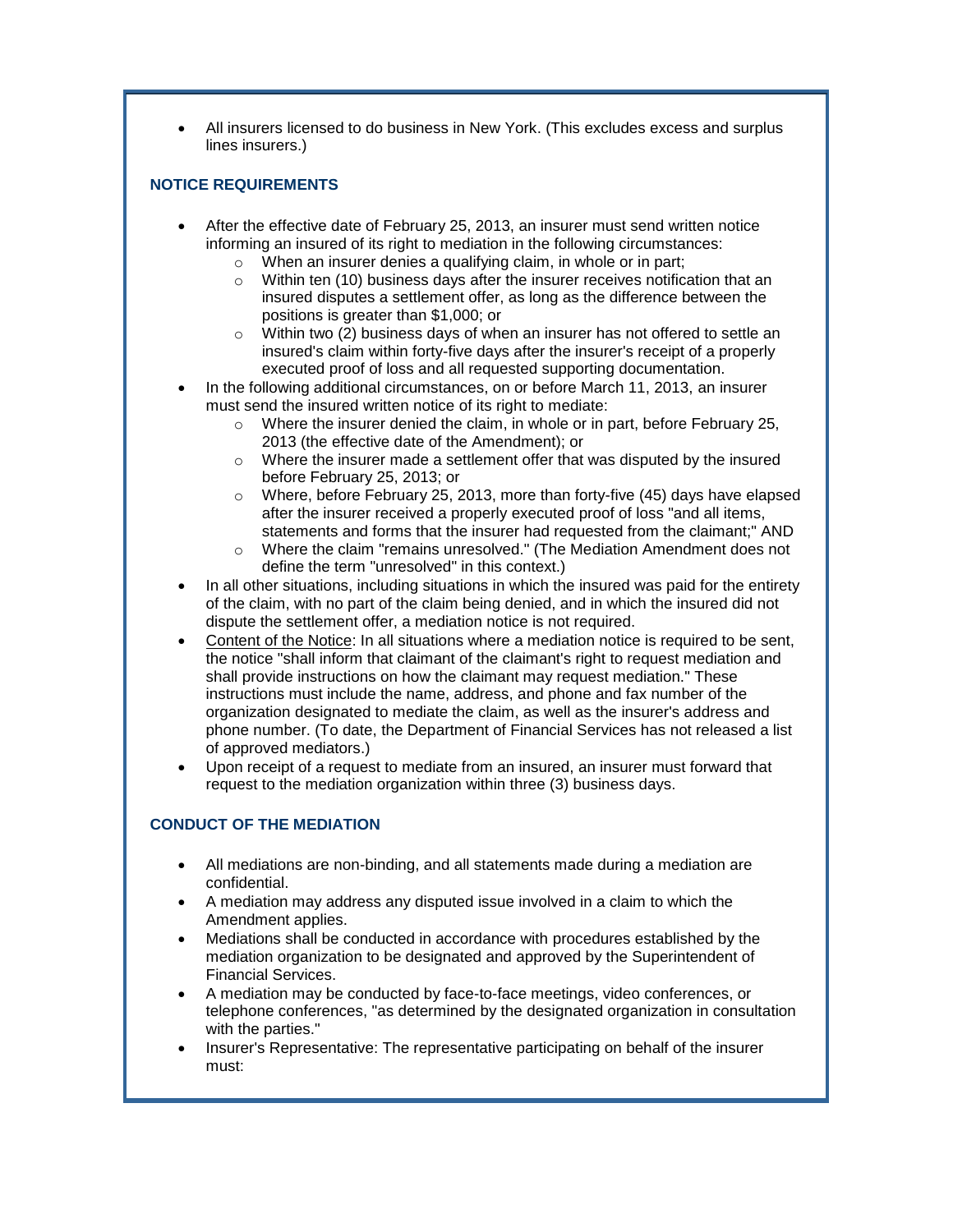- o Be knowledgeable about the claim;
- o Have authority to make binding claims decisions;
- o Have authority to issue payment on behalf of the insurer; and
- o Bring a copy of the policy and the entire claim file to the mediation.
- The Mediation Amendment requires an insurer to participate in the mediation in good faith. The good faith requirement mandates, at a minimum, that:
	- $\circ$  The insurer not "disrupt the process, become unduly argumentative or adversarial or otherwise inhibit the negotiations;" and
	- $\circ$  If the insurer does not alter its original decision on the claim, it must provide "a reasonable explanation for its action."
- An insurer is obligated to pay the designated organization the entire fee for the mediation within five (5) days after receiving a bill for the mediation.

#### **PARTICIPATION IN MEDIATION DOES NOT IMPAIR THE INSURED'S OTHER RIGHTS**

 An insured's participation in mediation does not affect its right to (a) have all or part of its loss appraised in accordance with the policy or (b) litigate any dispute with an insurer.

### **EXCEPTIONS: WHEN MEDIATION IS NOT REQUIRED**

- An insurer is not required to participate in a mediation concerning:
	- o A property valuation dispute that has already been referred to appraisal (unless the insurer and insured agree otherwise);
	- $\circ$  Any claim that is the subject of a pending civil lawsuit (unless the insurer and insured agree otherwise);
	- $\circ$  Any claim "that the insurer has reason to believe is a fraudulent transaction or for which the insurer has knowledge that a fraudulent insurance transaction has taken place;" or
	- o Any type of dispute that the designation mediation organization has excepted from its mediation process in accordance with its procedures approved by the Superintendent of Financial Services.

If we can be of any assistance to you, please do not hesitate to contact us.

Wystan M. Ackerman [wackerman@rc.com](mailto:wackerman@rc.com) 860-275-8388

> John P. Malloy [jmalloy@rc.com](mailto:jmalloy@rc.com) 860-275-8337

Gregory P. Varga [gvarga@rc.com](mailto:gvarga@rc.com) 860-275-8230

Gerald ("Kip") Dwyer [gdwyer@rc.com](mailto:gdwyer@rc.com) 860-275-8331

Daniel F. Sullivan [dsullivan@rc.com](mailto:dsullivan@rc.com) 401-709-3326

Deborah A. Vennos [dvennos@rc.com](mailto:dvennos@rc.com) 860-275-8351

Stephen E. Goldman [sgoldman@rc.com](mailto:sgoldman@rc.com) 860-275-8255

> Rhonda J. Tobin [rtobin@rc.com](mailto:rtobin@rc.com) 860-275-8327